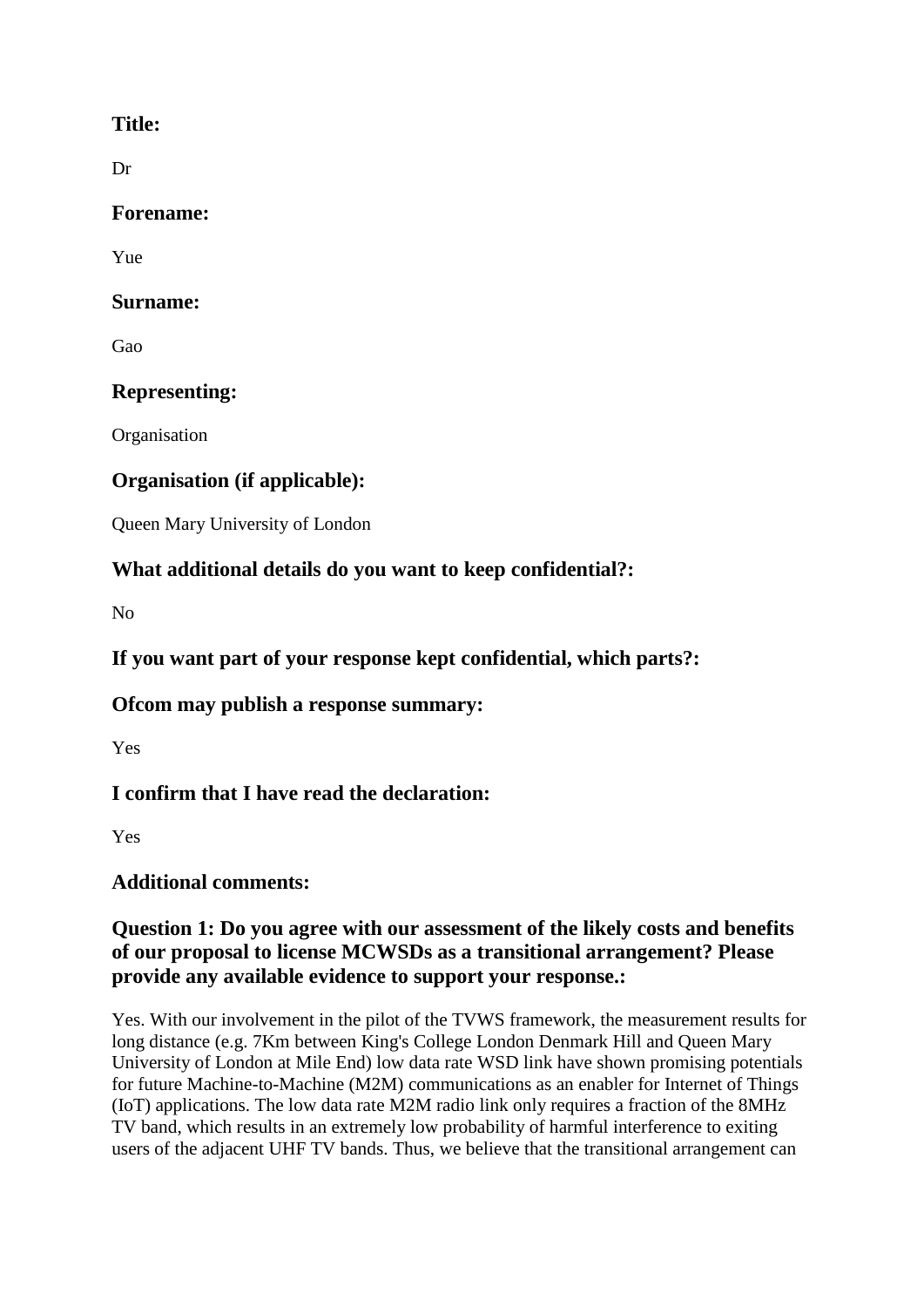provide opportunities for research and development on MCWSDs and WSDs for M2M/IoT applications.

## **Question 2: If you agree that Ofcom should allow MCWSDs to operate in the UHF TV band within the TVWS framework, how long do you believe that the licensing regime would need to be in place?:**

The estimated 3 years would be appreciate for MCWSDs to be further developed into fully automated ones. Meanwhile, different applications such as M2M/IoT could be further designed and tested over the TVWS framework.

### **Question 3: If you agree that Ofcom should allow MCWSDs to operate in the UHF TV band within the TVWS framework, when do you believe it would be appropriate to conduct a review to assess whether there is an ongoing need to license MCWSDs?:**

A year review followed by another 2 years review might be suitable.

### **Question 4: Do you agree with the proposed terms of the draft licence as set out in Annex 5 and as discussed below?:**

From academic research point of view, an non-operational license would be suitable.

## **Question 5: Do you think it would be beneficial for the licensing regime for MCWDs to cover both masters and slaves?:**

Yes. As different applications would require different number of slave WSDs, the licensing regime covering both masters and slaves would encourage research and development of the WSDs for wider applications.

### **Question 6: Do you agree that our licensing regime should only apply to type A devices? :**

Before fully automated WSDs to be the licence-exempt, the licensing regime limiting to Type A devices would be a suitable approach.

## **Question 7: Do you agree with our approach to allow a number of MCWSDs under the control of a single licensee to be subject to a single licence?:**

Yes, the simpler license process would encourage faster research and development of WSDs.

# **Question 8: Do you agree that the proposal for specific licence terms will mitigate the risks posed by the use of MCWSDs?:**

Yes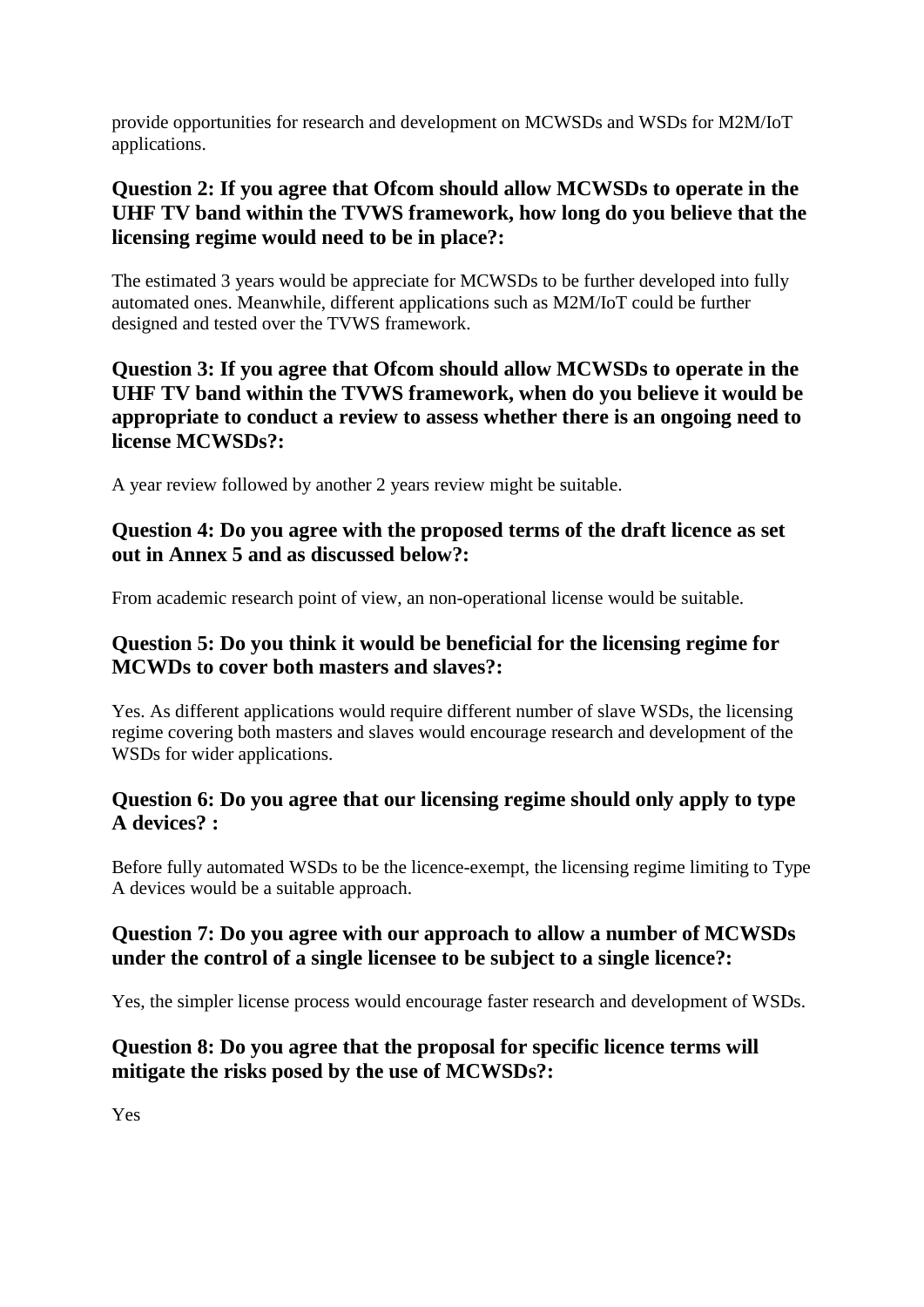### **Question 9: Do you consider the proposed licence terms are appropriate and proportionate?:**

Yes

# **Question 10: Do you have any comments on our proposal to require applicants for licences to deploy MCWSDs to supply details of their QA process on application?:**

Yes

# **Question 11: Do you agree with the proposed technical conditions of the draft licence?:**

Yes

# **Question 12: Do you have any comments on the proposed duration for this licence?:**

We would like to have longer non-operational license for academic research purpose so that different experiments and measurements, such as spectrum sensing assisted Geo-location database, geo-location database assisted sensing approach, malicious user detection, etc, could be considered.

## **Question 13: Do you have any comments on our proposed licence fee of £1,500:**

No

**Question 14: Do you have any comments on our proposed five year minimum notice period for revocation for spectrum management reasons?:**

 $N<sub>0</sub>$ 

# **Question 15: Do you believe there is likely to be an ongoing need for white space devices that allow some level of manual configuration? Please give reasons for your answer.:**

For academic research point of review, the MSWSD would be more suitable for research and development into the fully automated ones for different applications.

# **Question 16: Do you believe there is merit in exploring allowing enhanced operation through a licensing regime in the future and if so what additional capabilities should be allowed?:**